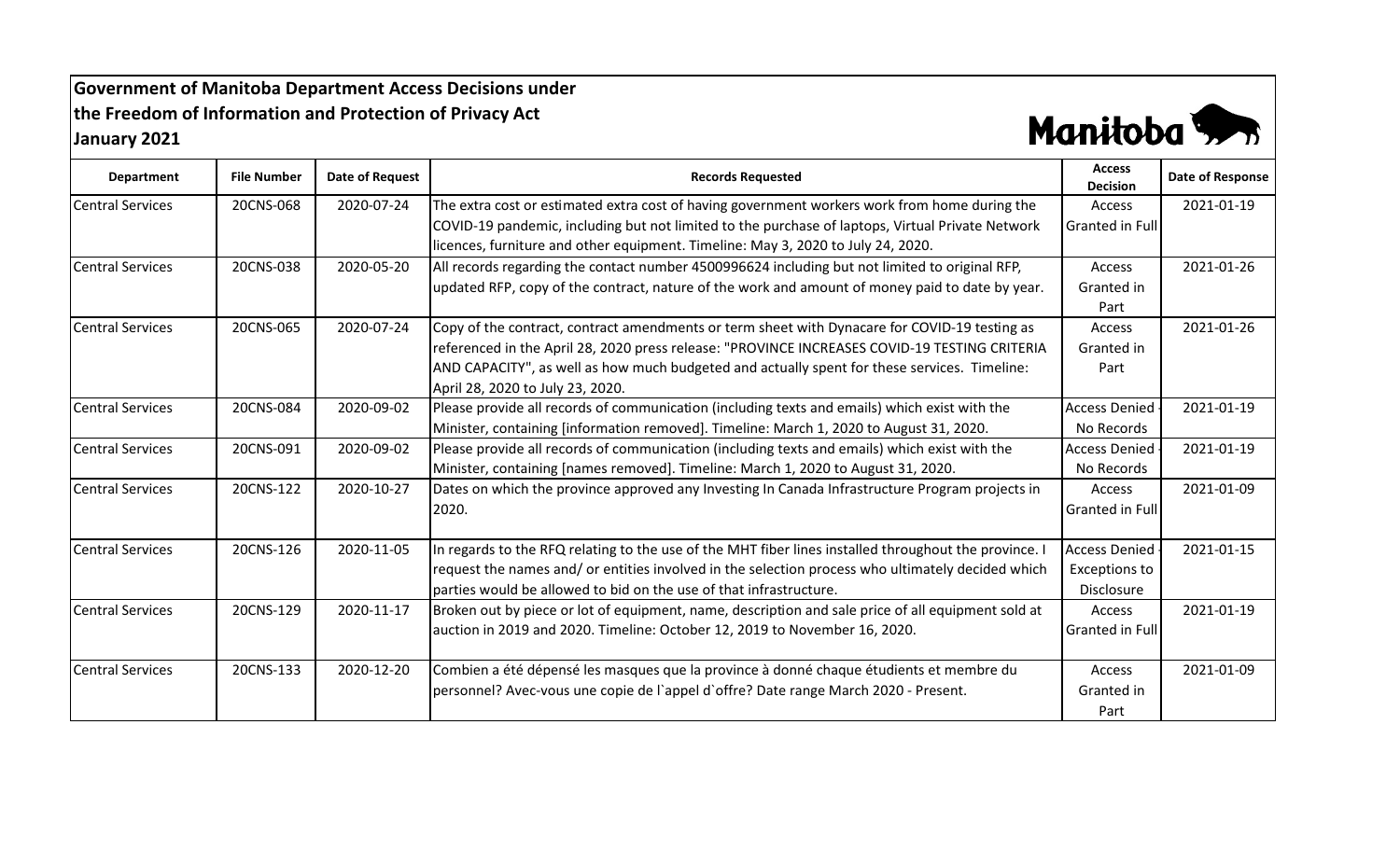| <b>Central Services</b>            | 20CNS-135 | 2020-10-27 | Please provide all proof of purchase (purchase orders, invoices, etc.) associated with Contract #<br>4501169584.                                                                                                                                                                                                                                                                                                                                                                           | Access<br>Granted in<br>Part                               | 2021-01-19 |
|------------------------------------|-----------|------------|--------------------------------------------------------------------------------------------------------------------------------------------------------------------------------------------------------------------------------------------------------------------------------------------------------------------------------------------------------------------------------------------------------------------------------------------------------------------------------------------|------------------------------------------------------------|------------|
| <b>Central Services</b>            | 20CNS-136 | 2020-11-30 | A copy of any authorization of agreement or approval for [name removed] to sub-lease, sub-permit<br>or in any way allow or permit the grazing of cattle [personal infromation and location removed]<br>issued by or filed with the province and any applications associated with seeking such authorization,<br>agreement or approval submitted by [name removed] or any other person in relation to [name<br>removed] forage lease for these locations for the years 2019, 2020 and 2021. | <b>Access Denied</b><br>No Records                         | 2021-01-19 |
| <b>Central Services</b>            | 20CNS-137 | 2020-11-30 | A copy of any/all sub-leases/sub-permits issued to [names removed] or any other person pursuant<br>to or in relation to [name removed] Crown Lands forage lease (for 2019/2020/2021) at [location<br>removed].                                                                                                                                                                                                                                                                             | <b>Access Denied</b><br>No Records                         | 2021-01-26 |
| <b>Central Services</b>            | 20CNS-138 | 2020-12-16 | Copies of all documents and information provided to potential bidders for the RFP for COVID-19<br>contact tracing call centre services posted on the MERX website in August 2020 (see: https://www.<br>merx.com/manitobafinance/<br>solicitations/PUBLICHEALTH-CONTACT-CENTRE-COVID-19/0000181376                                                                                                                                                                                          | Access<br>Granted in<br>Part                               | 2021-01-19 |
| <b>Central Services</b>            | 21CNS-004 | 2021-01-15 | With regard to Merx solicitation number 08Z27869, name of any entity who has entered into a<br>service agreement, copy of any agreement, dollar amount of the award, payment terms and<br>schedule of payments. Timeframe: 10/12/2019 to 11/4/2021.                                                                                                                                                                                                                                        | Access<br>Granted in<br>Part                               | 2021-01-19 |
| <b>Civil Service</b><br>Commission | 20CSC-039 | 2020-08-28 | At Cadham Provincial Laboratory: by month since January, 2019 and broken out by general<br>employment type, the number of positions, number of vacancies and the vacancy rate.                                                                                                                                                                                                                                                                                                             | <b>Access Denied</b><br><b>Exceptions to</b><br>Disclosure | 2021-01-15 |
| <b>Civil Service</b><br>Commission | 20CSC-056 | 2020-11-16 | Request access to the total number of employee positions filled and the total number of vacant<br>employee positions in the Workplace Safety and Health branch, broken down by classification and<br>include the vacancy date.                                                                                                                                                                                                                                                             | <b>Access Denied</b><br><b>Exceptions to</b><br>Disclosure | 2021-01-15 |
| Conservation and<br>Climate        | 2020-102  | 2020-10-07 | Please include all enforcement activities, including letters of direction and or warnings and or tickets<br>and or charges, by the department in relation to non-compliance and or violations of water systems<br>as referenced on page 35 of the Auditor General's Provincial Oversight of Drinking Water Safety<br>report, from January 1, 2018 to present.                                                                                                                              | Access<br>Granted in<br>Part                               | 2021-01-29 |
| Conservation and<br>Climate        | 2020-118  | 2020-11-03 | Any and all information or data pertaining to orphaned and abandoned mine site rehabilitation in<br>Manitoba from 2015 to present (2020) that is not presented on the web page.                                                                                                                                                                                                                                                                                                            | Access<br>Granted in<br>Part                               | 2021-01-06 |
| Conservation and<br>Climate        | 2020-125  | 2020-11-30 | A list of projects put forward for the Low Carbon Economy Fund, including a description, the value<br>proposed for requested approval, and the amount approved by the federal government (if approved<br>already).                                                                                                                                                                                                                                                                         | Access<br>Granted in<br>Part                               | 2021-01-06 |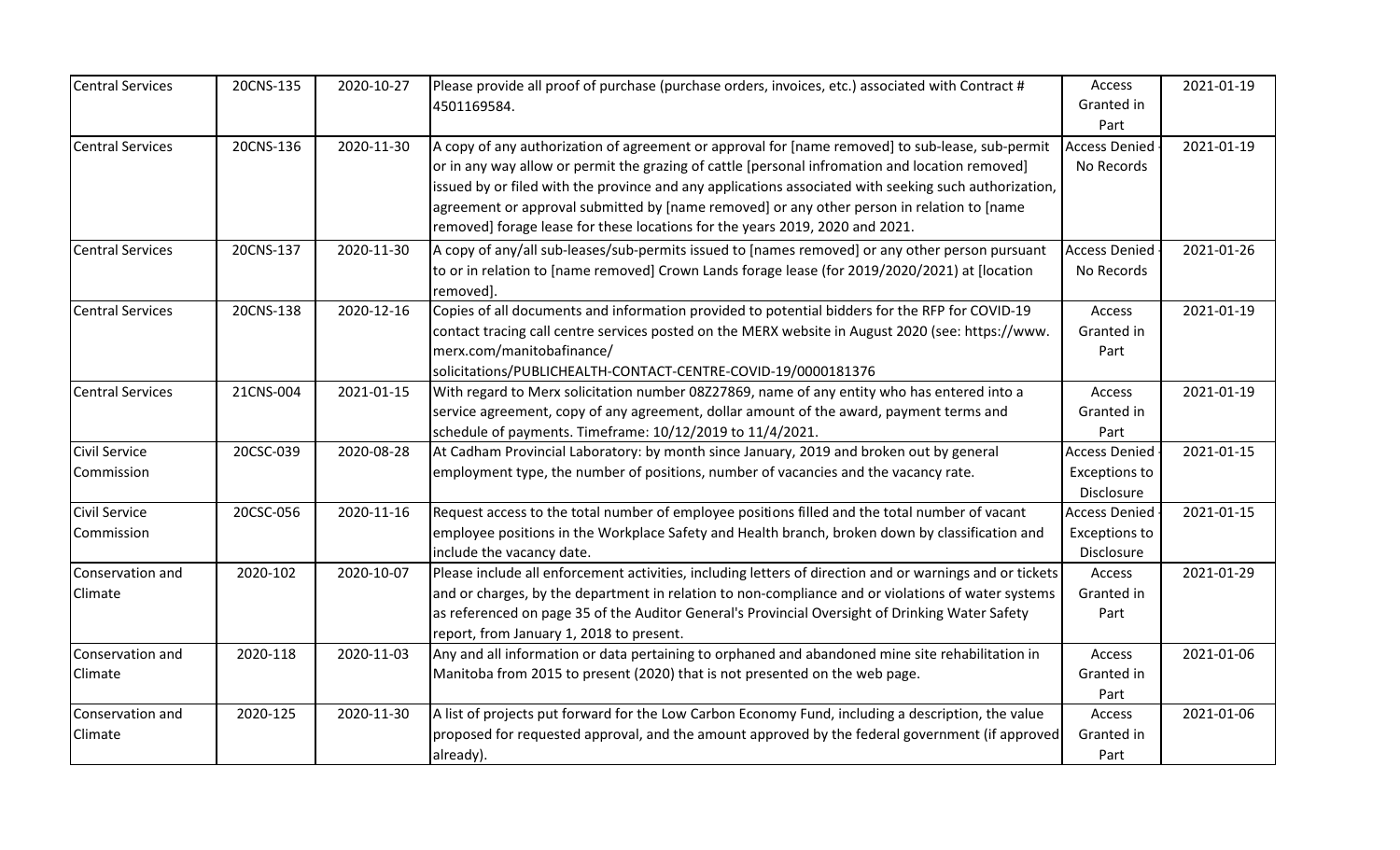| Conservation and<br>Climate                    | 2020-126  | 2020-12-07 | The official Fire Commissioner's Report for the peat/forest fire at Beaver Creek Provincial Park that<br>occurred on June 1, 2020 (EA036).                                                                                                                                                                                                                                                                                                                                                                                                                                             | Access<br>Granted in               | 2021-01-18 |
|------------------------------------------------|-----------|------------|----------------------------------------------------------------------------------------------------------------------------------------------------------------------------------------------------------------------------------------------------------------------------------------------------------------------------------------------------------------------------------------------------------------------------------------------------------------------------------------------------------------------------------------------------------------------------------------|------------------------------------|------------|
|                                                |           |            |                                                                                                                                                                                                                                                                                                                                                                                                                                                                                                                                                                                        | Part                               |            |
| Conservation and<br>Climate                    | 2020-127  | 2020-12-08 | According the Manitoba 2020 Hunting Guide, hunters are required to report the taking of a wild<br>boar within seven days to the Manitoba Conservation and Climate or Agriculture and Resource<br>Development office nearest where the boar was taken. I am looking for the last three years of boar<br>harvesting (2018, 2019 & 2020). In particular, I am looking for: Date (mm/dd/yyyy) boar killed,<br>location of kill including nearest town/city/village, the number of boars taken and the number of<br>boards observed.                                                        | <b>Access Denied</b><br>No Records | 2021-01-06 |
| Conservation and                               | 2020-128  | 2020-12-17 | Please provide all briefing and advisory material regarding any changes to both the funding or                                                                                                                                                                                                                                                                                                                                                                                                                                                                                         | <b>Access Denied</b>               | 2021-01-22 |
| Climate                                        |           |            | management of provincial parks. Please provide all material from 2020.                                                                                                                                                                                                                                                                                                                                                                                                                                                                                                                 | No Records                         |            |
| Conservation and<br>Climate                    | 2020-129  | 2020-12-18 | Briefing and advisory notes regarding the Efficient Trucking Program.                                                                                                                                                                                                                                                                                                                                                                                                                                                                                                                  | Access<br>Granted in<br>Part       | 2021-01-22 |
| Economic<br>Development and<br><b>Training</b> | E2020-141 | 2020-08-25 | Broken out (by operating, access, capital, "transitional support" and total funding), amount<br>budgeted for and amounts actually forwarded to the following post-secondary institutions in<br>2016/2017, 2017/2018, 2018/2019, 2019/2020:<br>University of Manitoba<br>University of Winnipeg<br><b>Brandon University</b><br>University College of the North<br>Universite de Saint Boniface<br><b>Red River College</b><br><b>Assiniboine Community College</b><br><b>Canadian Mennonite University</b><br>Education Professionnelle et Technique<br>Private Religious Institutions | Access<br>Granted in<br>Part       | 2020-12-31 |
| Economic<br>Development and<br>Jobs            | E2020-184 | 2020-11-13 | Dates of meetings, agenda and attendance for the Premier's Economic Opportunities Advisory<br>Board.                                                                                                                                                                                                                                                                                                                                                                                                                                                                                   | Access<br>Granted in<br>Part       | 2021-01-12 |
| Economic<br>Development and<br><b>Training</b> | E2020-186 | 2020-11-16 | Briefing and Advisory Notes regarding Team MB Funding                                                                                                                                                                                                                                                                                                                                                                                                                                                                                                                                  | Access<br>Granted in<br>Part       | 2021-01-06 |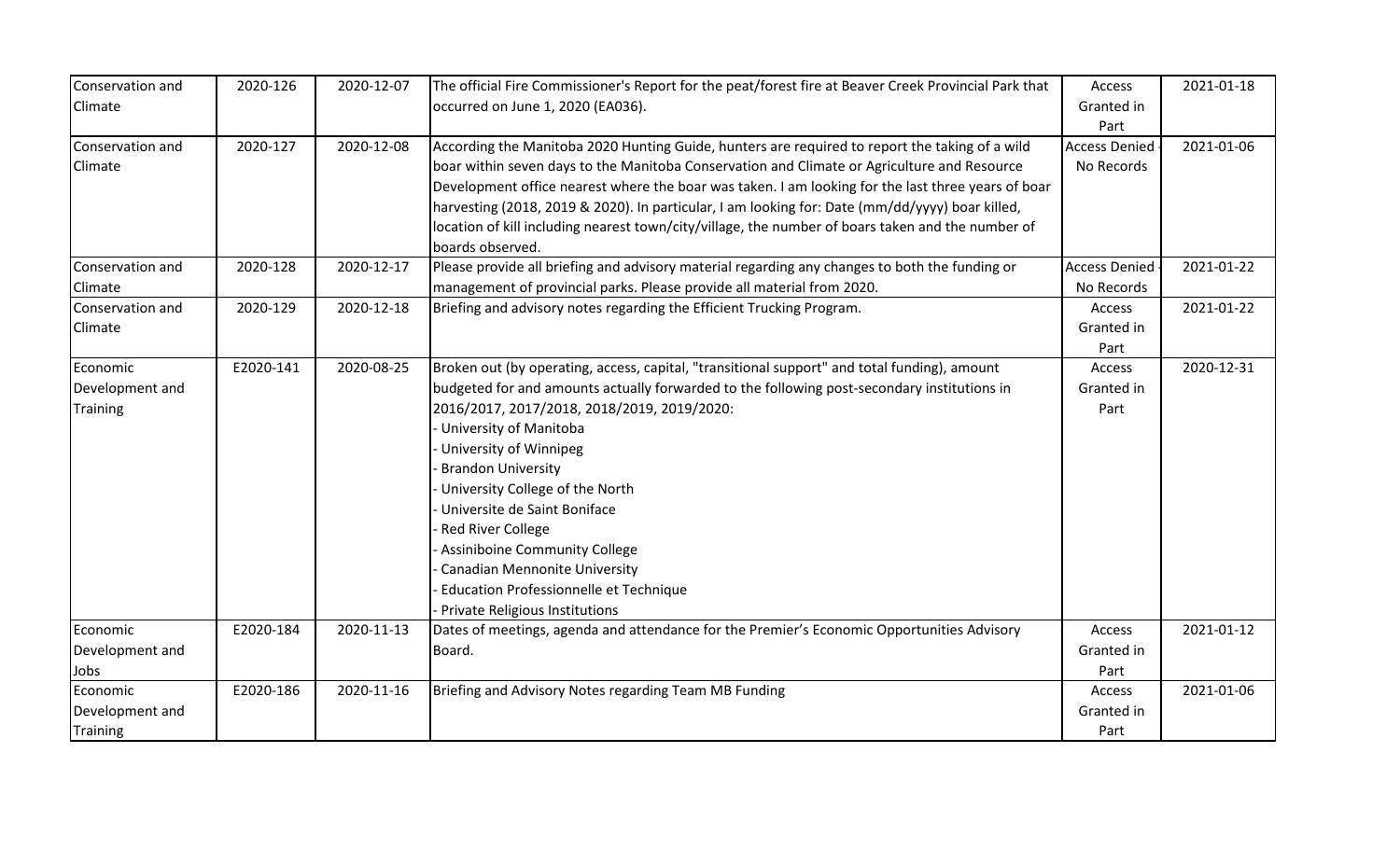| Economic        | E2020-189 | 2020-11-27 | Briefing and advisory notes regarding the B2B portal, amount budgeted and actually spent and a list | Access                 | 2021-01-12 |
|-----------------|-----------|------------|-----------------------------------------------------------------------------------------------------|------------------------|------------|
| Development and |           |            | of any programs or achievable actions and their status.                                             | <b>Granted in Full</b> |            |
| Jobs            |           |            |                                                                                                     |                        |            |
| Economic        | E2020-194 | 2020-12-14 | 1. Between January 1, 2019 and December 14, 2020, all documents containing the names of any and     | Access                 | 2021-01-13 |
| Development and |           |            | all Ethno-Cultural Community groups.                                                                | Granted in             |            |
| Jobs            |           |            | 2. Documents containing the dates when any and all Ethno-Cultural Community groups were             | Part                   |            |
|                 |           |            | formed or were granted approval to operate.                                                         |                        |            |
|                 |           |            | 3. Documents containing policies, procedures and criteria associated with how any and all           |                        |            |
|                 |           |            | Ethno-Cultural Community groups were formed and approved to operate.                                |                        |            |
|                 |           |            | 4. Documents containing the requirements for any and all Ethno-Cultural Community groups to         |                        |            |
|                 |           |            | continue normal operations.                                                                         |                        |            |
|                 |           |            | 5. Documents containing rules, requirements, policies and procedures to form a new Ethno-Cultural   |                        |            |
|                 |           |            | Community group.                                                                                    |                        |            |
|                 |           |            | 6. Contact information for Ethno-Cultural Community group administrators.                           |                        |            |
|                 |           |            | 7. Between January 1, 2019 - December 14, 2020 any documents associated with draws conducted        |                        |            |
|                 |           |            | for these groups, including how many applicants were selected from each group.                      |                        |            |
|                 |           |            | 8. The names and titles of provincial government departments and civil servants associated with     |                        |            |
|                 |           |            | processing requests for these groups.                                                               |                        |            |
|                 |           |            | 9. Documents containing future plans or forecasts for Ethno-Cultural Community groups, draws, and   |                        |            |
|                 |           |            | exploratory visits for the years 2021 and 2022.                                                     |                        |            |
|                 |           |            | 10. Documents which contain details of strategic initiatives for the Skilled Workers Overseas       |                        |            |
|                 |           |            | program for the years 2019 and 2020, including Letters of Advice to Apply issued by the MPNP        |                        |            |
|                 |           |            | under each strategic initiative.                                                                    |                        |            |
|                 |           |            | 11. Documents related to all exploratory visits that occurred in 2019 and 2020, including those     |                        |            |
|                 |           |            | granted to or sponsored by any and all Ethno-Cultural Community group.                              |                        |            |
|                 |           |            | 12. Number of Expressions of Interest submitted and accepted by the MPNP to the Skilled Workers     |                        |            |
|                 |           |            | Overseas stream since July 6, 2019                                                                  |                        |            |
|                 |           |            | 13. Number of Letters of Advice to Apply issued for the Skilled Workers Overseas stream and the     |                        |            |
|                 |           |            | Skilled Workers in Manitoba stream from January 1, 2019 to December 14, 2020 to candidates who      |                        |            |
|                 |           |            | completed an Expression of Interest and submitted work experience in accordance with the            |                        |            |
|                 |           |            | "Occupations in Demand" in place for Manitoba at the time of being drawn                            |                        |            |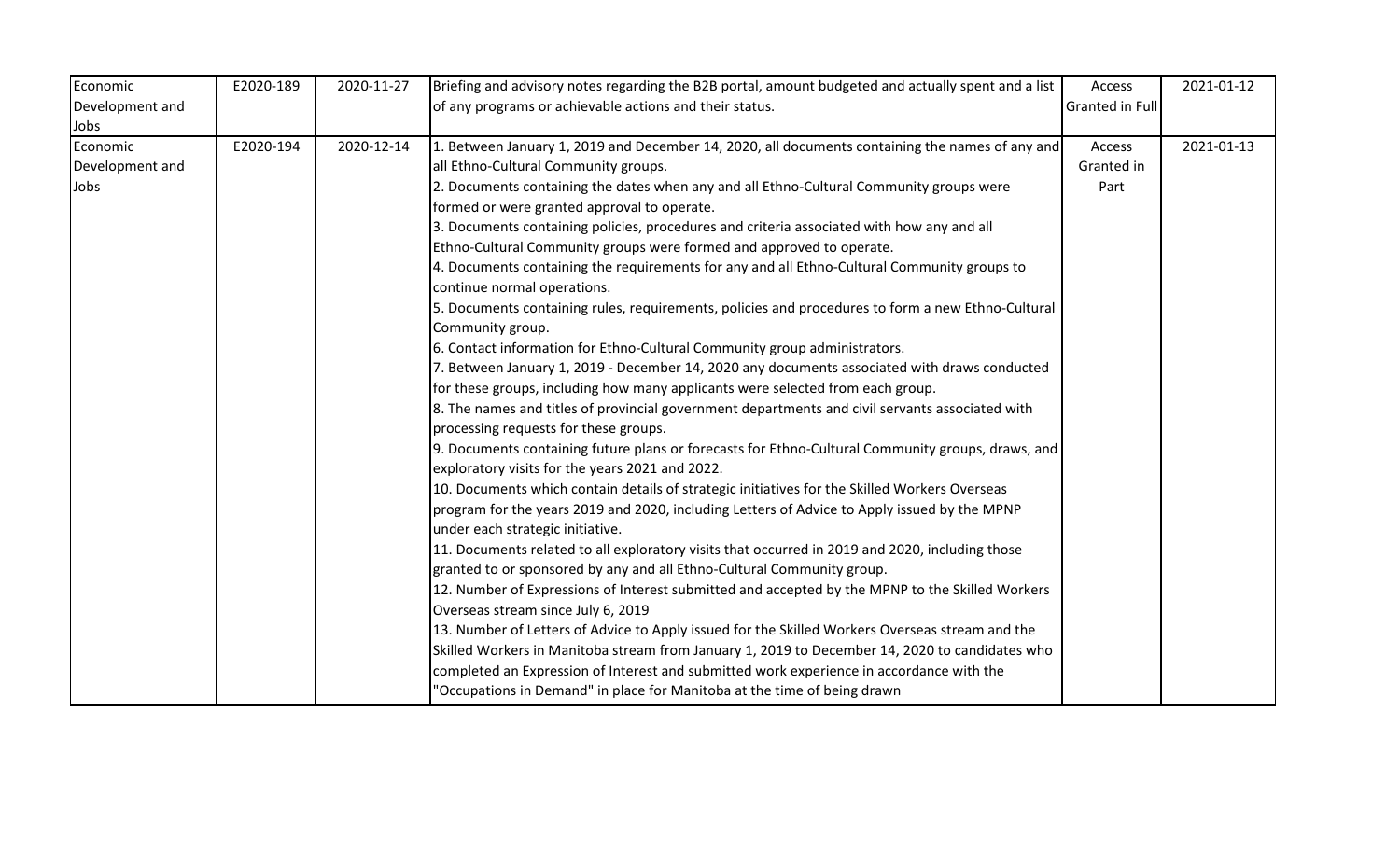| Education                | 2020 - E 129 | 2020-12-14 | Please provide a breakdown of the support for schools in reference to the Minister's comments        | Access          | 2021-01-13 |
|--------------------------|--------------|------------|------------------------------------------------------------------------------------------------------|-----------------|------------|
|                          |              |            | from Hansard on November 20: "There's been \$45 million already spent when it comes to different     | Granted in      |            |
|                          |              |            | supplies, sanitation, janitorial support." Please provide what the support was for and where the     | Part            |            |
|                          |              |            | support went (ie. school division).                                                                  |                 |            |
| Education                | 2020 - E 130 | 2020-12-21 | Briefing and advisory notes for the "Safe Restart Contingency Funds" as well as a breakdown of       | Access          | 2021-01-20 |
|                          |              |            | money spent to date and on what.                                                                     | Granted in      |            |
|                          |              |            |                                                                                                      | Part            |            |
| Education                | 2020 - E 131 | 2020-12-21 | Briefing and advisory notes for the "Safe School Fund" as well as a break down of money spent to     | Access          | 2021-01-20 |
|                          |              |            | date and on what.                                                                                    | Granted in      |            |
|                          |              |            |                                                                                                      | Part            |            |
| <b>Executive Council</b> | 20EC-130     | 2020-11-27 | Any correspondence between the mayor of Winnipeg and the premier since September 1, 2020.            | Access          | 2021-01-12 |
|                          |              |            |                                                                                                      | Granted in Full |            |
| <b>Families</b>          | 2020-133     | 2020-07-23 | Copy of all meeting agendas in relation to meeting held by the Authority Child Maintenance           | Access          | 2021-01-25 |
|                          |              |            | Committee (ACMAC) for the period January 1, 2019 to December 31, 2019.                               | Granted in Full |            |
| <b>Families</b>          | 2020-134     | 2020-07-23 | Copy of all meeting notes, summaries and or other related documentation (including                   | Access          | 2021-01-25 |
|                          |              |            | documentation created by representatives of the department and/or documentation provided to          | Granted In      |            |
|                          |              |            | them) in relation to meetings held by the Authority Child Maintenance Committee (ACMAC)              | Part            |            |
|                          |              |            | between the period January 1, 2019 to December 31, 2019.                                             |                 |            |
| Families                 | 2020-135     | 2020-07-23 | Copy of Terms of Reference for the Authority Child Maintenance Advisory Committee (ACMAC)            | Access          | 2021-01-25 |
|                          |              |            | and/or any other document that describes the committee's mandate.                                    | Granted in Full |            |
| Families                 | 2020-148     | 2020-08-05 | Current number of children on the child care registry wait list.                                     | Access          | 2020-12-24 |
|                          |              |            |                                                                                                      | Granted in      |            |
|                          |              |            |                                                                                                      | Part            |            |
| Families                 | 2020-220     | 2020-09-25 | Please provide all records of correspondence (including email, letter, text message, briefing notes, | Access          | 2021-01-15 |
|                          |              |            | advisories, or reports) between former Deputy Minister Jay Rodgers and the Minister on anything      | Granted in      |            |
|                          |              |            | regarding 800 Adele from September 2018 to June 2019.                                                | Part            |            |
| Families                 | 2020-221     | 2020-09-25 | Please provide all records of correspondence (including email, letter, text message, briefing notes, | Access          | 2021-01-15 |
|                          |              |            | advisories, or reports) between former Deputy Minister Jay Rodgers and the CEO of Marymound          | Granted in      |            |
|                          |              |            | Inc. on anything regarding 800 Adele from September 2018 to June 2019.                               | Part            |            |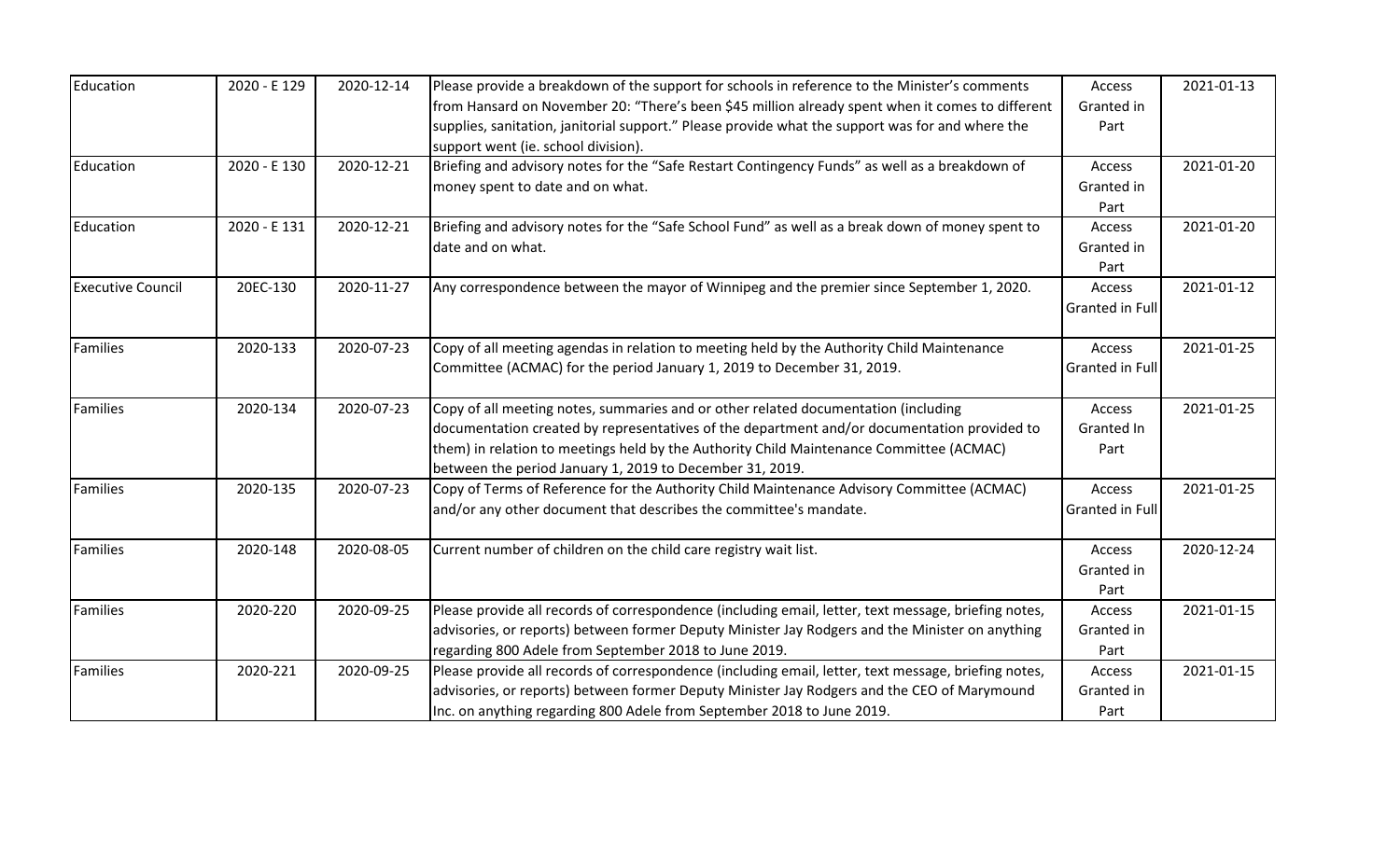| Families | 2020-222 | 2020-09-25 | Please provide all records of correspondence (including email, letter, text message, briefing notes,     | Access               | 2021-01-15 |
|----------|----------|------------|----------------------------------------------------------------------------------------------------------|----------------------|------------|
|          |          |            | advisories, or reports) between former Deputy Minister Jay Rodgers and the Board Chair of                | Granted in           |            |
|          |          |            | Marymound Inc. on anything regarding 800 Adele from September 2018 to June 2019.                         | Part                 |            |
| Families | 2020-223 | 2020-09-25 | Please provide all records of correspondence (including email, letter, text message, briefing notes,     | Access               | 2021-01-15 |
|          |          |            | advisories, or reports) between former Deputy Minister Jay Rodgers and the Minister's Special            | Granted in           |            |
|          |          |            | Assistant on anything regarding 800 Adele from September 2018 to June 2019.                              | Part                 |            |
| Families | 2020-224 | 2020-09-25 | Please provide all records of correspondence (including email, letter, text message, briefing notes,     | Access               | 2021-01-15 |
|          |          |            | advisories, or reports) between former Deputy Minister Jay Rodgers and the Minister's Executive          | Granted in           |            |
|          |          |            | Assistant on anything regarding 800 Adele from September 2018 to June 2019.                              | Part                 |            |
| Families | 2020-232 | 2020-10-14 | A copy of all funding letters issued from within the Department of Families to each Child and Family     | Access               | 2021-01-25 |
|          |          |            | Services Authority that relates to the 2019-2020 fiscal year and/or the 2020-2021 fiscal year. Please    | Granted in           |            |
|          |          |            | include a copy of the actual letter as well as any associated attachment to the letter such as table(s), | Part                 |            |
|          |          |            | schedule(s), or any other attachment containing funding details for each CFS Authority and its CFS       |                      |            |
|          |          |            | Agencies.                                                                                                |                      |            |
| Families | 2020-240 | 2020-10-28 | Records regarding accessibility compliance with the May 1, 2019 deadline for large private sector        | Access               | 2021-01-15 |
|          |          |            | employees to document their accessibility policies and the May 1, 2020 deadline for all employers        | Granted in           |            |
|          |          |            | to create emergency response information for employees with disability and seek their agreement          | Part                 |            |
|          |          |            | in informing and assigning individuals who agree to assist.                                              |                      |            |
| Families | 2020-243 | 2020-10-29 | With regard to MNP LLPs "evaluation framework for the MHA evaluation", copy of the RFP, copy of          | Access               | 2021-01-15 |
|          |          |            | the contract, date of the award, budget and amount of award, amounts spent to date and copy of           | Granted in           |            |
|          |          |            | any work, report or outcomes communicated.                                                               | Part                 |            |
| Families | 2020-250 | 2020-12-20 | Briefing and Advisory notes regarding the Social Innovation Office since January 1, 2019.                | <b>Access Denied</b> | 2020-12-14 |
|          |          |            |                                                                                                          | <b>Exceptions to</b> |            |
|          |          |            |                                                                                                          | Disclosure           |            |
| Families | 2020-251 | 2020-11-12 | Briefing and Advisory notes regarding Transformation since January 1, 2019.                              | Access               | 2021-01-15 |
|          |          |            |                                                                                                          | Granted in           |            |
|          |          |            |                                                                                                          | Part                 |            |
| Families | 2020-256 | 2020-11-26 | Version of the CFS COVID-19 Data Dashboard from May 31 to November 26, 2020.                             | Access               | 2021-01-25 |
|          |          |            | (Older copies of this record were included in file number 2020-106; I am seeking more recent             | Granted in           |            |
|          |          |            | reports. Thank you.)                                                                                     | Part                 |            |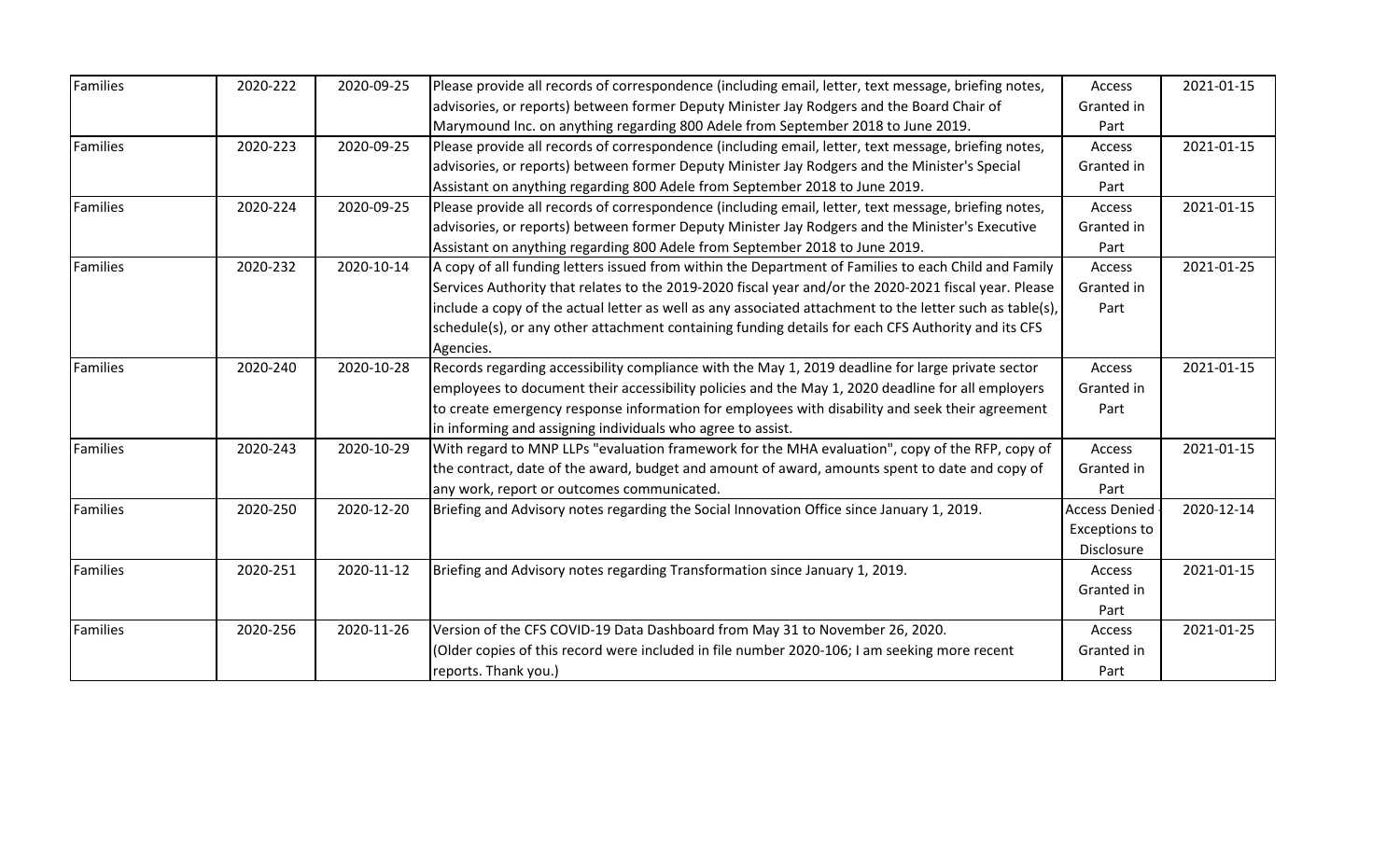| Families        | 2020-266   | 2020-12-15 | Details of the provincial funding model for each child and family service agency for the following      | Access                 | 19-Jan-21  |
|-----------------|------------|------------|---------------------------------------------------------------------------------------------------------|------------------------|------------|
|                 |            |            | fiscal years: 2014-2015; 2015-2016; 2016-2017                                                           | <b>Granted in Full</b> |            |
|                 |            |            | Note: The Department maintains this information in Excel spreadsheet format which includes details      |                        |            |
|                 |            |            | for the following components: protection, prevention, core, other (includes details on DIA, Data        |                        |            |
|                 |            |            | Entry Clerks, stabilization, turnover allowance, MGEU adjustment, CUPE adjustment, ANCR                 |                        |            |
|                 |            |            | adjustment, EPR adjustment, CSD TB decrease), etc. See attachment for actual template used by the       |                        |            |
|                 |            |            | Department.                                                                                             |                        |            |
| Families        | 2020-273   | 2020-12-20 | From the committee of supply book for 2020/2021 estimates, copy of note 1.5 under "Financial and        | Access                 | 2021-01-20 |
|                 |            |            | Administrative Services".                                                                               | Granted in             |            |
|                 |            |            |                                                                                                         | Part                   |            |
| <b>Families</b> | 2020-275   | 2020-12-20 | From the committee of supply book for 2020/2021 estimates, copy of note 1.7 under "Agency               | Access                 | 2021-01-20 |
|                 |            |            | Accountability and Support Unit (AASU)".                                                                | Granted in             |            |
|                 |            |            |                                                                                                         | Part                   |            |
| <b>Families</b> | $2021 - 1$ | 2021-01-04 | Please provide number of persons per year within the Manitoba Families including Manitoba               | <b>Access Denied</b>   | 2021-01-15 |
|                 |            |            | Housing and Renewal Corporation that have been directed to present that there service animal is         | No Records             |            |
|                 |            |            | certified and/ or has passed a public access test (PAT) of passing grade in order to receive additional |                        |            |
|                 |            |            | benefit amounts or maintain existing benefit amounts and/or applied for any given supports and          |                        |            |
|                 |            |            | services (benefit amounts being and supports being inter- changeable). The persons would have or        |                        |            |
|                 |            |            | claim to have a service animal to be included in this count. Who were the person(s) and/ or business    |                        |            |
|                 |            |            | to conduct the tests and present the certificates, forms, etc. (whichever apply).                       |                        |            |
| Families        | 2021-2     | 2021-01-04 | Please provide organization(s) and/ or document(s) used by Manitoba Families-Employment &               | <b>Access Denied</b>   | 2021-01-15 |
|                 |            |            | Income Assistance program to determine certification as a requirement toward definition of a            | No Records             |            |
|                 |            |            | service animal in order to provide additional monthly budgetary amounts toward this medical             |                        |            |
|                 |            |            | devise. Please ensure that all contact information provided has no exclusion (name of person,           |                        |            |
|                 |            |            | organization, phone, fax, email).                                                                       |                        |            |
| Families        | 2021-3     | 2021-01-04 | Please provide number of persons per year within the Manitoba Families that have been asked or          | <b>Access Denied</b>   | 2021-01-15 |
|                 |            |            | influenced to surrender their service animal since calendar year 2015 forward. Of those persons         | No Records             |            |
|                 |            |            | how many of them were persons with disabilities. How many were in receipt of the disability             |                        |            |
|                 |            |            | amount through the Employment & Income Assistance program or Manitoba Housing residents                 |                        |            |
|                 |            |            | [including evicted for failure to surrender service animal/therapy animal/pet that they as an           |                        |            |
|                 |            |            | individual declared to be a service animal].                                                            |                        |            |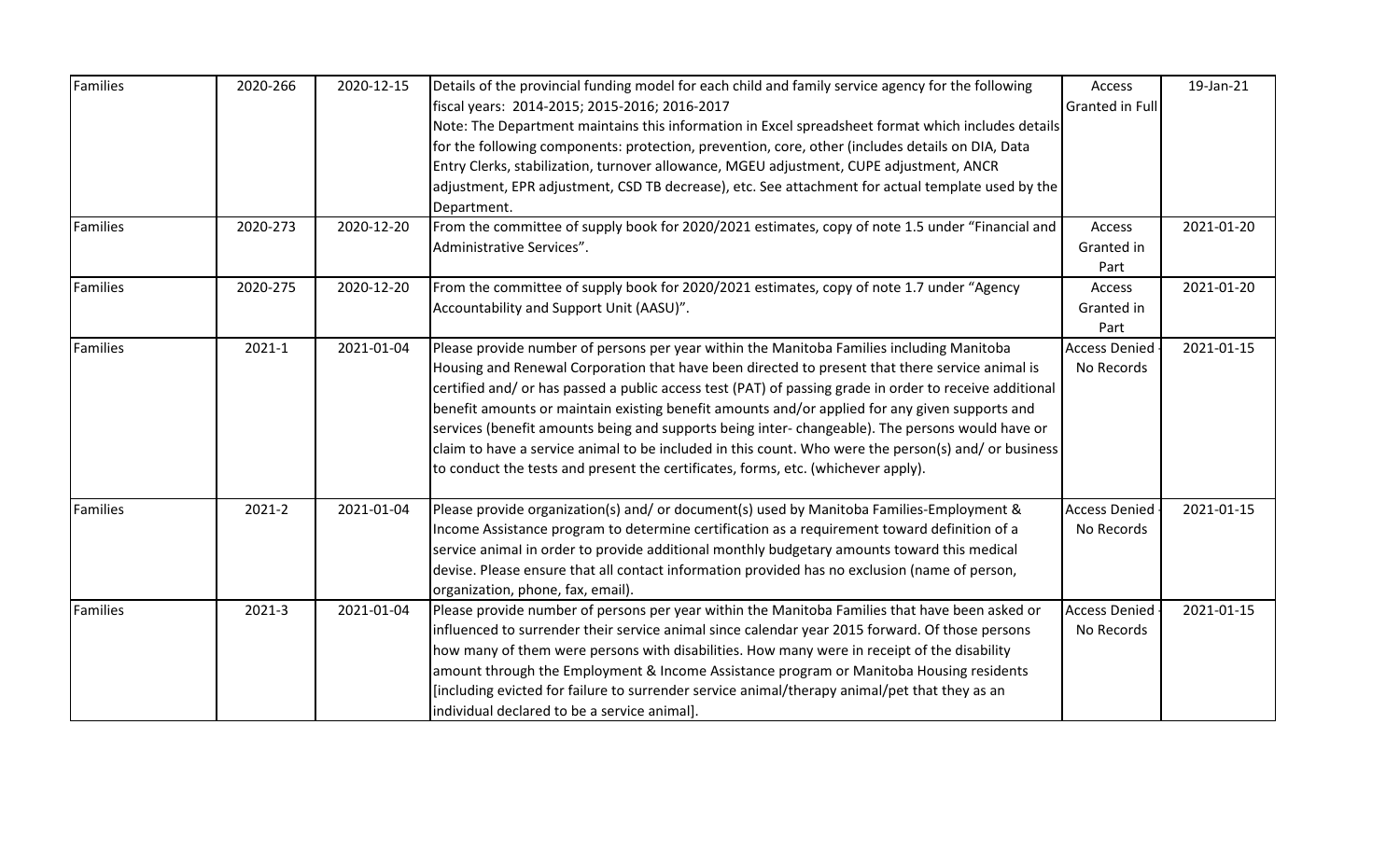| Finance        | 20FIN-110 | 2020-06-16 | Please provide all briefing notes, reports, advisory material, estimates, proposals, emails, letters,   | Access                 | 2021-01-05 |
|----------------|-----------|------------|---------------------------------------------------------------------------------------------------------|------------------------|------------|
|                |           |            | and text messages on the decision to provide a direct award contract for \$25,000 to David              | Granted in             |            |
|                |           |            | McLaughlin Consulting, dated February 20, 2020.                                                         | Part                   |            |
| Finance        | 20FIN-112 | 2020-06-17 | Please provide all records (including briefing notes, reports, advisory material, estimates, proposals, | Access                 | 2021-01-05 |
|                |           |            | emails, letters and text messages) submitted from David McLaughlin or David McLaughlin                  | Granted in             |            |
|                |           |            | Consulting. Time Frame: September 11,2019 - June 17,2020                                                | Part                   |            |
| Finance        | 20FIN-191 | 2020-08-11 | am requesting the following from [name removed] supervisor, Manitoba Finance Special                    | Access                 | 2021-01-08 |
|                |           |            | Investigation Unit: [information removed]                                                               | Granted in             |            |
|                |           |            |                                                                                                         | Part                   |            |
| Finance        | 20FIN-212 | 2020-09-04 | Please provide the criteria used to determine successful and unsuccessful applicants for the Risk       | Access                 | 2020-12-31 |
|                |           |            | Recognition Program.                                                                                    | Granted in Full        |            |
|                |           |            |                                                                                                         |                        |            |
| Finance        | 20FIN-213 | 2020-09-04 | Please provide the number of approved applicants for the Risk Recognition Program.                      | Access                 | 2020-12-31 |
|                |           |            |                                                                                                         | Granted in Full        |            |
|                |           |            |                                                                                                         |                        |            |
| Finance        | 20FIN-214 | 2020-09-04 | Please provide the number of applications submitted for the Risk Recognition Program.                   | Access                 | 2020-12-31 |
|                |           |            |                                                                                                         | Granted in Full        |            |
| Finance        | 20FIN-215 | 2020-09-04 | Please provide the number of rejected applicants for the Risk Recognition Program. Please provide a     | Access                 | 2020-12-31 |
|                |           |            | list of reasons for rejection and the amount of individuals associated with each reason for rejection.  | <b>Granted in Full</b> |            |
|                |           |            |                                                                                                         |                        |            |
| Finance        | 20FIN-251 | 2020-10-07 | Please provide all records of correspondence between [names removed].                                   | <b>Access Denied</b>   | 2021-01-07 |
|                |           |            |                                                                                                         | No Records             |            |
| <b>Finance</b> | 20FIN-271 | 2020-11-02 | Requests access to the number of enforcement actions taken by Manitoba Finance Tax Officers for         | Access                 | 2021-01-12 |
|                |           |            | improper use of marked fuel contrary to section 77(1)(c) of The Tax Administration and                  | <b>Granted in Full</b> |            |
|                |           |            | Miscellaneous Taxes Act [C.C.S.M. c. T2]. To include but not limited to number of vehicles inspected    |                        |            |
|                |           |            | (fuel checked), tickets issued, convictions, warnings and audits conducted (broken down by month        |                        |            |
|                |           |            | and category). January 2010 Date range: January 2010 to November 2020.                                  |                        |            |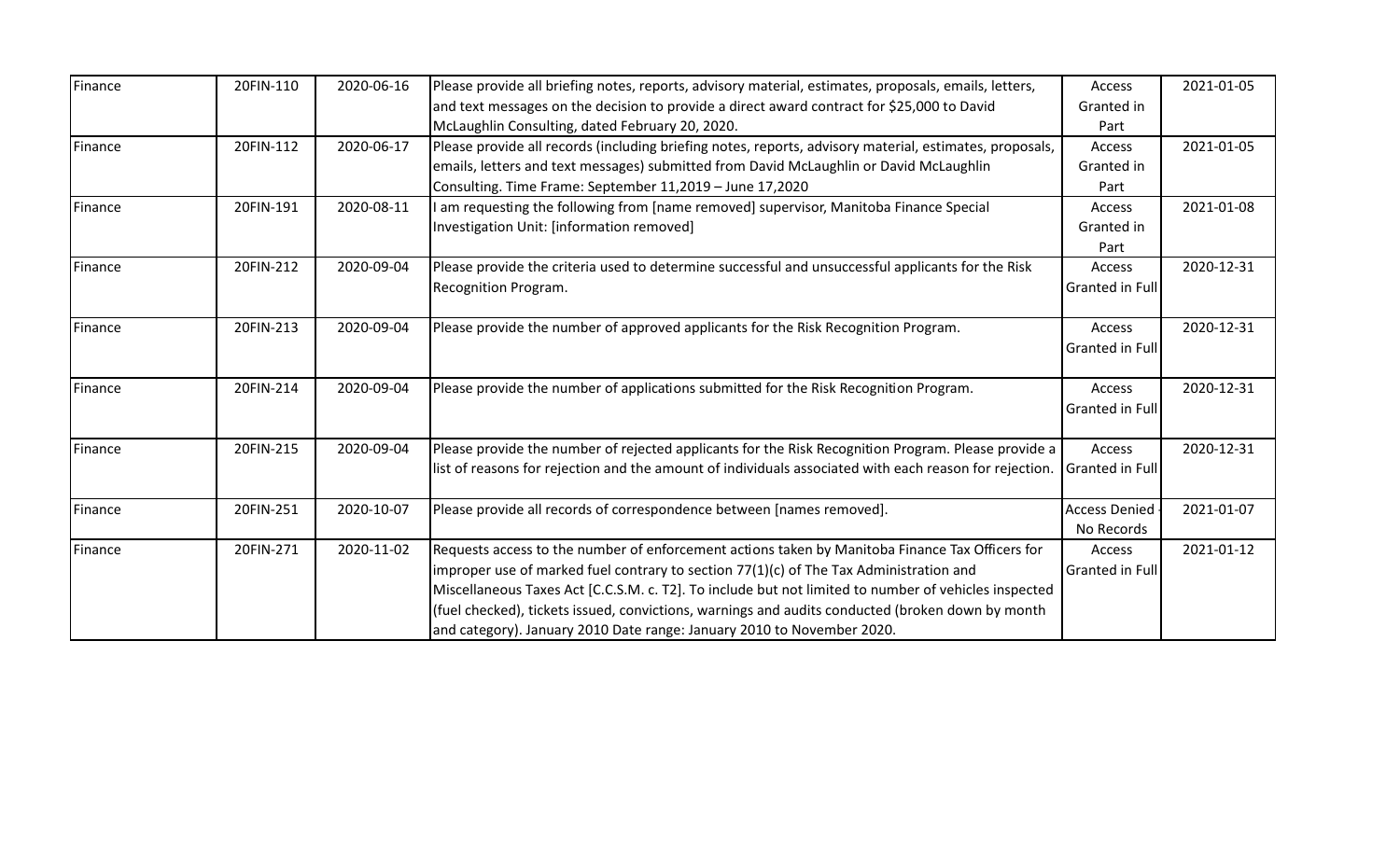| Finance | 20FIN-273 | 2020-11-02 | Pension Plan Registration numbers for the following plans: IBEW Local 2085 IBEW Local Union            | Access               | 2021-01-12 |
|---------|-----------|------------|--------------------------------------------------------------------------------------------------------|----------------------|------------|
|         |           |            | 2085 Health and Welfare Trust Pine Falls District Health Care Foundation Inc. Pine Falls District      | Granted in           |            |
|         |           |            | Health Care Foundation Endowment Plan SWM Schweitzer-Mauduit Canada, Inc. Employee's                   | Part                 |            |
|         |           |            | Retirement Plan The Board of Trustees of the Insulators Local Union 119 Pension Trust Fund             |                      |            |
|         |           |            | Insulators Local Union 119 Pension Trust Fund The Board of Trustees of United Association Local        |                      |            |
|         |           |            | Union 254 Pension Trust Fund United Association Local Union 254 Pension Trust Fund The Diocese         |                      |            |
|         |           |            | of Rupert's Land Trust Fund The Diocese Of Rupert's Land-Synod Trust Fund The Diocese of               |                      |            |
|         |           |            | Rupert's Land Trust Fund The Shared Ministry Investment Fund The Diocese of Rupert's Land Trust        |                      |            |
|         |           |            | Fund New Church Development Fund The Diocese of Rupert's Land Trust Fund Land Capital The              |                      |            |
|         |           |            | Diocese of Rupert's Land Trust Fund J A Morgan Trust The Diocese of Rupert's Land Trust Fund           |                      |            |
|         |           |            | St. Clements Mapleton Fund The Diocese of Rupert's Land Trust Fund Church of the Good                  |                      |            |
|         |           |            | Shepherd The Diocese of Rupert's Land Trust Fund St. Mary, Charleswood Endowment The                   |                      |            |
|         |           |            | Diocese of Rupert's Land Trust Fund St. Chad's Anglican Church The Diocese of Rupert's Land Trust      |                      |            |
|         |           |            | Fund Bishop's Corporation The Diocese of Rupert's Land Trust Fund Christ Church Selkirk The            |                      |            |
|         |           |            | Diocese of Rupert's Land Trust Fund St. Francis The Diocese of Rupert's Land Trust Fund                |                      |            |
|         |           |            | Archdeaconry of Kenora The Diocese of Rupert's Land Trust Fund Property Capital Fund The               |                      |            |
|         |           |            | Diocese of Rupert's Land Trust Fund St. Mary, Magdalene The Diocese of Rupert's Land Trust Fund        |                      |            |
|         |           |            | St. Matthews The Diocese of Rupert's Land Trust Fund St. Stephen Trust Fund The Diocese of             |                      |            |
|         |           |            | Rupert's Land Trust Fund St. Alban Cathedral Fund The Diocese of Rupert's Land Trust Fund Bird         |                      |            |
|         |           |            | Trust Fund The Diocese of Rupert's Land Trust Fund St. James Cemetery The Diocese of Rupert's          |                      |            |
|         |           |            | Land Trust Fund Hobson Estate The Prairie Arctic Regional Council Pension Trust Fund The Prairie       |                      |            |
|         |           |            | Arctic Regional Council Pension Trust Fund.                                                            |                      |            |
| Finance | 20FIN-288 | 2020-11-17 | With regard to the common pool for the Public Trustee and Guardian and not including money             | Access               | 2020-12-17 |
|         |           |            | added or subtracted to the common pool, what has been the financial return to the common pool          | Granted in Full      |            |
|         |           |            | each year for the last five years. Timeline: October 12, 2014 to November 16, 2020.                    |                      |            |
| Finance | 20FIN-289 | 2020-11-17 | With regard to the common pool for the Public Trustee and Guardian what is the mix of investments      | Access               | 2020-12-17 |
|         |           |            | (e.g. stocks, bonds, etc.), what ethical investment criteria do they have (if any) and what percentage | Granted in Full      |            |
|         |           |            | of its investments are in Manitoba companies? Timeline: April 12, 2020 to November 16, 2020.           |                      |            |
|         |           |            |                                                                                                        |                      |            |
| Finance | 20FIN-290 | 2020-11-18 | Please provide all record of communication between the Director of Media Relations and Issues          | <b>Access Denied</b> | 2021-01-26 |
|         |           |            | Management and the Director, Municipal Relations, with the Priorities and Planning Secretariat on      | No Records           |            |
|         |           |            | the subject of the Vivian Sand Processing Facility Project and Vivian Sand Extraction Project.         |                      |            |
| Finance | 20FIN-299 | 2020-11-23 | Please provide all records of communication between Director of Municipal Relations [name              | <b>Access Denied</b> | 2021-01-28 |
|         |           |            | removed] and any employee of Shindico.                                                                 | No Records           |            |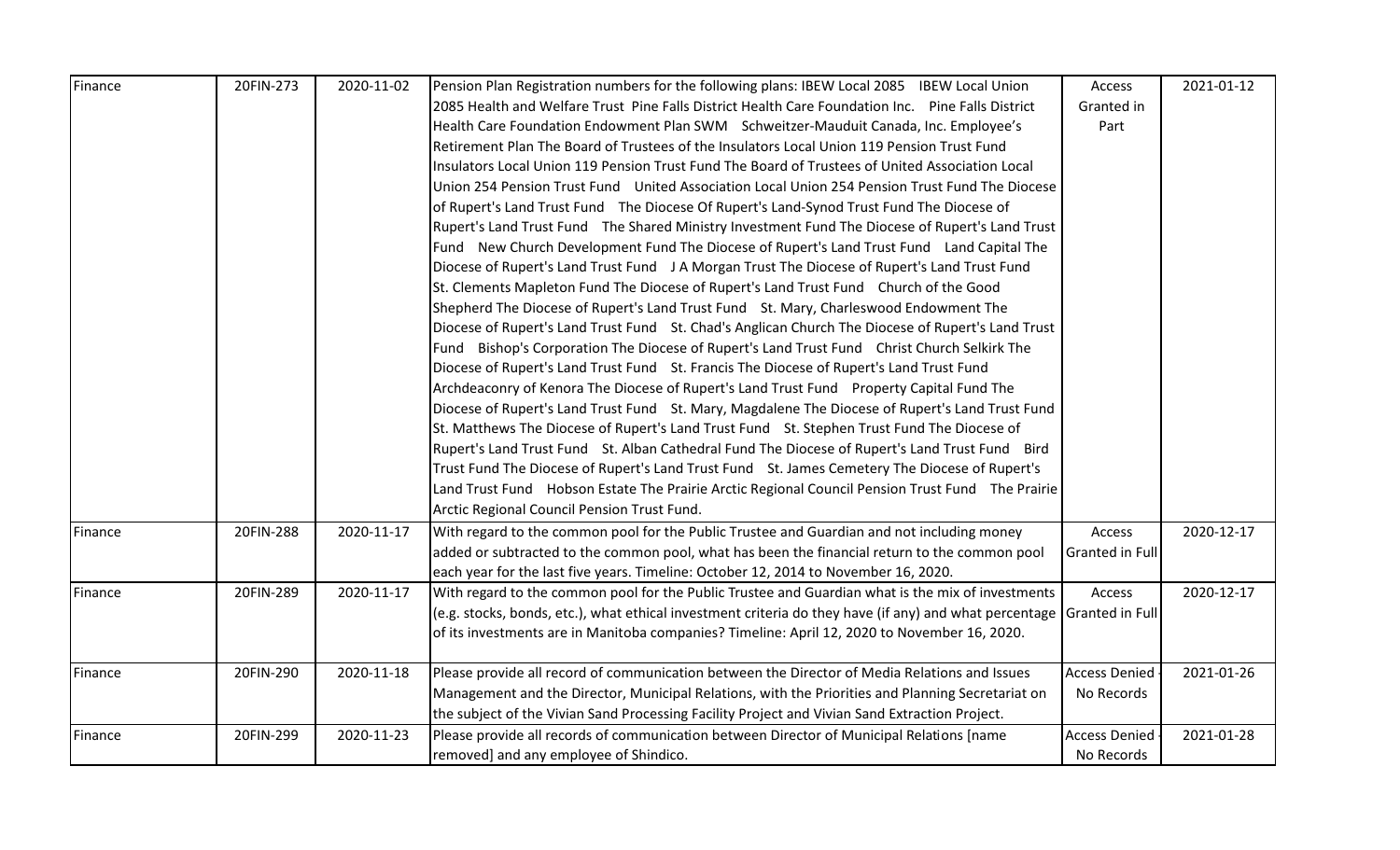| Finance              | 20FIN-303 | 2020-11-05 | The number of deaths, by month that have occurred in Manitoba in the years 2018, 2019 and 2020.                     | Access                 | 2021-01-18 |
|----------------------|-----------|------------|---------------------------------------------------------------------------------------------------------------------|------------------------|------------|
|                      |           |            | The format for this data is requested to correspond with Statistics Canada 13-10-0708-01 Deaths, by Granted in Full |                        |            |
|                      |           |            | month. https://doi.org/10.25318é1310070801.-eng                                                                     |                        |            |
| Finance              | 20FIN-308 | 2020-12-16 | Please provide the number of applications for the non-urgent eviction hearing from 2020, by month.                  | Access                 | 2021-01-12 |
|                      |           |            | Please provide the number of successful applications for a non-urgent eviction hearing from 2020,                   | <b>Granted in Full</b> |            |
|                      |           |            | by month. Please provide the number of unsuccessful applications for a non-urgent eviction hearing                  |                        |            |
|                      |           |            | from 2020, by month.                                                                                                |                        |            |
| Finance              | 20FIN-310 | 2020-12-23 | All documentation, agreements, briefing notes, etc., regarding the agreement and appointment of                     | <b>Access Denied</b>   | 2021-01-05 |
|                      |           |            | Grievance Investigator [names removed] by the Manitoba Nurses Union, Winnipeg Regional Health                       | No Records             |            |
|                      |           |            | Authority and Labour relations Secretariat as outlined in the attached unsigned agreement from                      |                        |            |
|                      |           |            | 2013-2017 and excerpt from MNU's Frontlines magazine in July 2014.                                                  |                        |            |
| Finance              | 21FIN-005 | 2021-01-22 | Please provide all records of notes from consulting with the 50 individuals to develop the Planning,                | <b>Access Denied</b>   | 2021-01-22 |
|                      |           |            | Zoning and Permitting in Manitoba report, dated June 11, 2019.                                                      | <b>Exceptions to</b>   |            |
|                      |           |            |                                                                                                                     | Disclosure             |            |
| Finance              | 21FIN-007 | 2021-01-11 | Please provide the job description for Director, Municipal Relations, with the Priorities and Planning              | Access                 | 2021-01-28 |
|                      |           |            | Secretariat.                                                                                                        | Granted in Full        |            |
|                      |           |            |                                                                                                                     |                        |            |
| Health, Seniors and  | 260-20    | 2020-11-27 | All records related to updates to the Minister on personal care homes since November 1, 2020.                       | Access                 | 2021-01-29 |
| <b>Active Living</b> |           |            |                                                                                                                     | Granted in             |            |
|                      |           |            |                                                                                                                     | Part                   |            |
| Health, Seniors and  | 263-20    | 2020-11-30 | Copies of any agreements, understandings or memorandums developed between the province and                          | Access                 | 2021-01-29 |
| <b>Active Living</b> |           |            | doctors in Manitoba pertaining to physician services during COVID 19. A detailed list of any and all                | Granted in             |            |
|                      |           |            | special or provisional tariffs, premiums, hazard pay or other financial inducements, measure or                     | Part                   |            |
|                      |           |            | compensation for physicians providing COVID-19 related services OR for practicing medicine during                   |                        |            |
|                      |           |            | the pandemic.                                                                                                       |                        |            |
| Health, Seniors and  | 271-20    | 2020-12-08 | Manitoba asks people to phone those with a positive test result. Please tell me the words on the                    | Access                 | 2021-01-27 |
| <b>Active Living</b> |           |            | script read by each of your contact tracers, as of November 1, 2020. If the wording has changed                     | Granted in             |            |
|                      |           |            | during 2020, on what date did it change?                                                                            | Part                   |            |
| Health, Seniors and  | 273-20    | 2020-12-14 | Please provide all records including briefing and advisory notes on utilizing civil servants (including             | <b>Access Denied</b>   | 2021-01-13 |
| <b>Active Living</b> |           |            | federal, provincial, or municipal civil servants) to perform COVID-19 contact tracing.                              | No Records             |            |
| Health, Seniors and  | 274-20    | 2020-12-14 | Daily COVID Alert keys generated (Manitoba). Daily COVID Alert keys claimed (Manitoba).                             | Access                 | 2021-01-13 |
| <b>Active Living</b> |           |            |                                                                                                                     | <b>Granted in Full</b> |            |
|                      |           |            |                                                                                                                     |                        |            |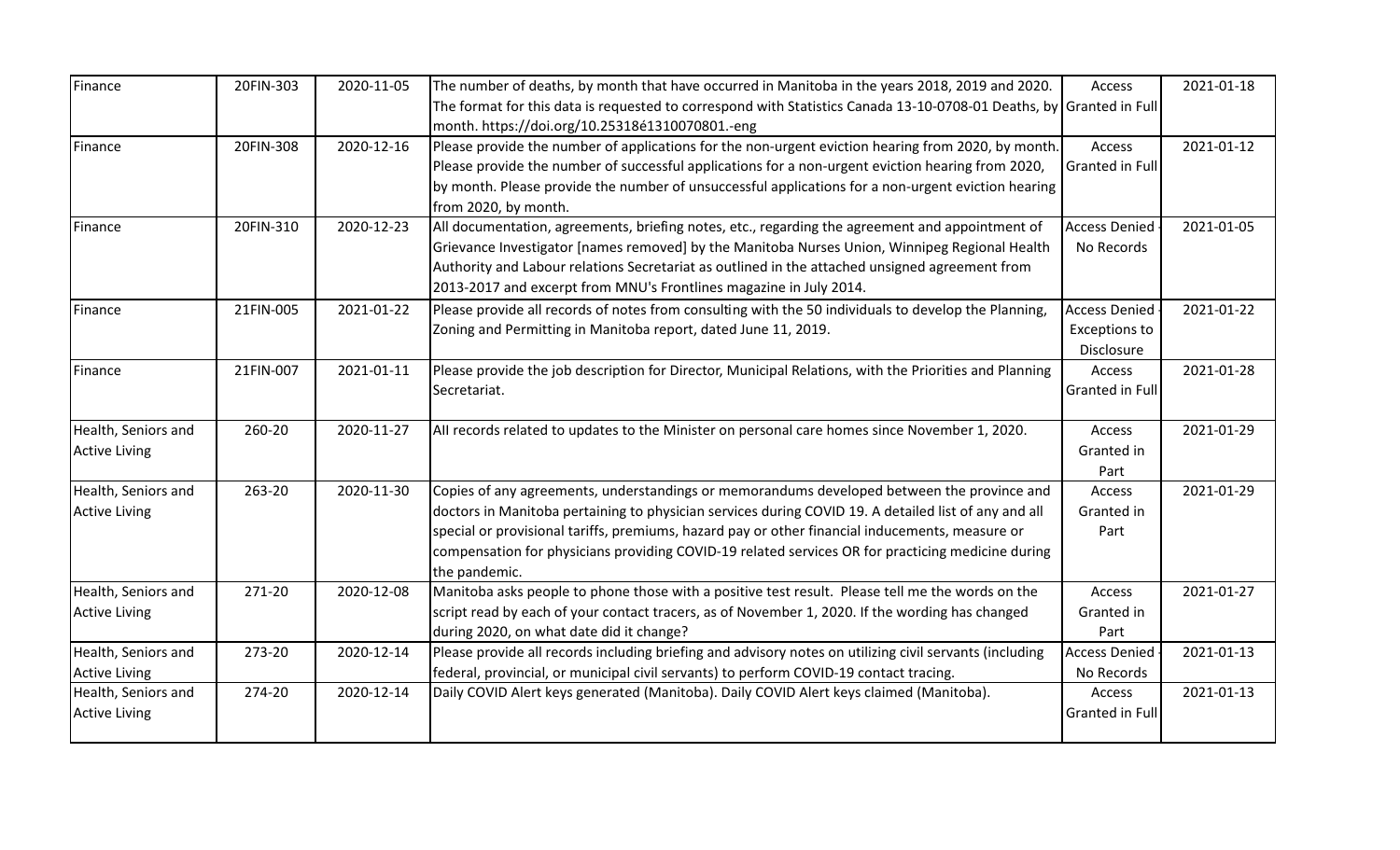| Health, Seniors and  | 280-20 | 2020-12-18 | In regards to the Public Health Care and Contact Investigation Automated Calling System, all records                 | Access               | 2021-01-18 |
|----------------------|--------|------------|----------------------------------------------------------------------------------------------------------------------|----------------------|------------|
| <b>Active Living</b> |        |            | regarding the budget, staffing, number of people contacted, and number of calls made. In addition,                   | Granted in           |            |
|                      |        |            | please provide a copy of the contract.                                                                               | Part                 |            |
| Health, Seniors and  | 282-20 | 2020-12-21 | Number of daily COVID-19 testing conducted by Dynacare since September 27, 2020 to current.                          | Access               | 2021-01-21 |
| <b>Active Living</b> |        |            |                                                                                                                      | Granted in Full      |            |
|                      |        |            |                                                                                                                      |                      |            |
| Health, Seniors and  | 283-20 | 2020-12-21 | Number of daily COVID-19 test processing conducted by Cadham since September 1, 2020.                                | Access               | 2021-01-21 |
| <b>Active Living</b> |        |            |                                                                                                                      | Granted in Full      |            |
| Health, Seniors and  | 285-20 | 2020-12-22 | All correspondence associated with the creation of a second Health Minister since September 11,                      | <b>Access Denied</b> | 2021-01-21 |
| <b>Active Living</b> |        |            | 2019.                                                                                                                | No Records           |            |
| Health, Seniors and  | 287-20 | 2020-12-22 | From the committee of supply book for 2020/2021 estimates, copy of note "Administration" which                       | Access               | 2021-01-21 |
| <b>Active Living</b> |        |            | starts on page 72.                                                                                                   | Granted in           |            |
|                      |        |            |                                                                                                                      | Part                 |            |
| Health, Seniors and  | 288-20 | 2020-12-22 | From the committee of supply book for 2020/2021 estimates, copy of note "Chief Public Health                         | Access               | 2021-01-21 |
| <b>Active Living</b> |        |            | Officer" which starts on page 82.                                                                                    | Granted in           |            |
|                      |        |            |                                                                                                                      | Part                 |            |
| Health, Seniors and  | 289-20 | 2020-12-29 | 1. How many Manitoba hospital staff have tested positive for COVID in 2020?                                          | Access               | 2021-01-28 |
| <b>Active Living</b> |        |            | 2. How many other persons working in hospitals and care homes in Manitoba have tested positive<br>for covid in 2020? | Granted in Full      |            |
| Health, Seniors and  | 290-20 | 2020-12-29 | Does anyone use infrared screening of the faces at MB's hospitals to indicate fever? IS IR screening                 | <b>Access Denied</b> | 2021-01-28 |
| <b>Active Living</b> |        |            | done with hand held spot temperature measurements? Is IR screening done with a fixed, wide-angle                     | No Records           |            |
|                      |        |            | IR camera? Are all patients arriving screened in this way? Are all persons entering facilities related to            |                      |            |
|                      |        |            | MB Health screened in this way? Are all persons leaving MB hospitals screened in this way?                           |                      |            |
|                      |        |            |                                                                                                                      |                      |            |
| Health, Seniors and  | 291-20 | 2020-12-29 | In what months in 2020 has the full genetic sequence been analyzed for the corona virus from                         | Access               | 2021-01-28 |
| <b>Active Living</b> |        |            | Manitoba patients? Has such work been done in the Manitoba government labs? Does the federal                         | Granted in Full      |            |
|                      |        |            | virus lab do such analysis to support MB Health?                                                                     |                      |            |
| Health, Seniors and  | 292-20 | 2020-12-29 | Can you provide me with the quality assurance manual provided with the apparatus and method                          | Access               | 2021-01-28 |
| <b>Active Living</b> |        |            | used for your covid analysis? For every 1000 field (Patient) samples, how many "blank" samples are                   | Granted in           |            |
|                      |        |            | analyzed?                                                                                                            | Part                 |            |
| Health, Seniors and  | 293-20 | 2020-12-29 | Has MB health, or any health authority sampled surfaces and analyzed for covid 19? Have air                          | <b>Access Denied</b> | 2021-01-28 |
| <b>Active Living</b> |        |            | samples from public spaces in Manitoba, other than health care facilities, been analyzed for covid                   | No Records           |            |
|                      |        |            | 19?                                                                                                                  |                      |            |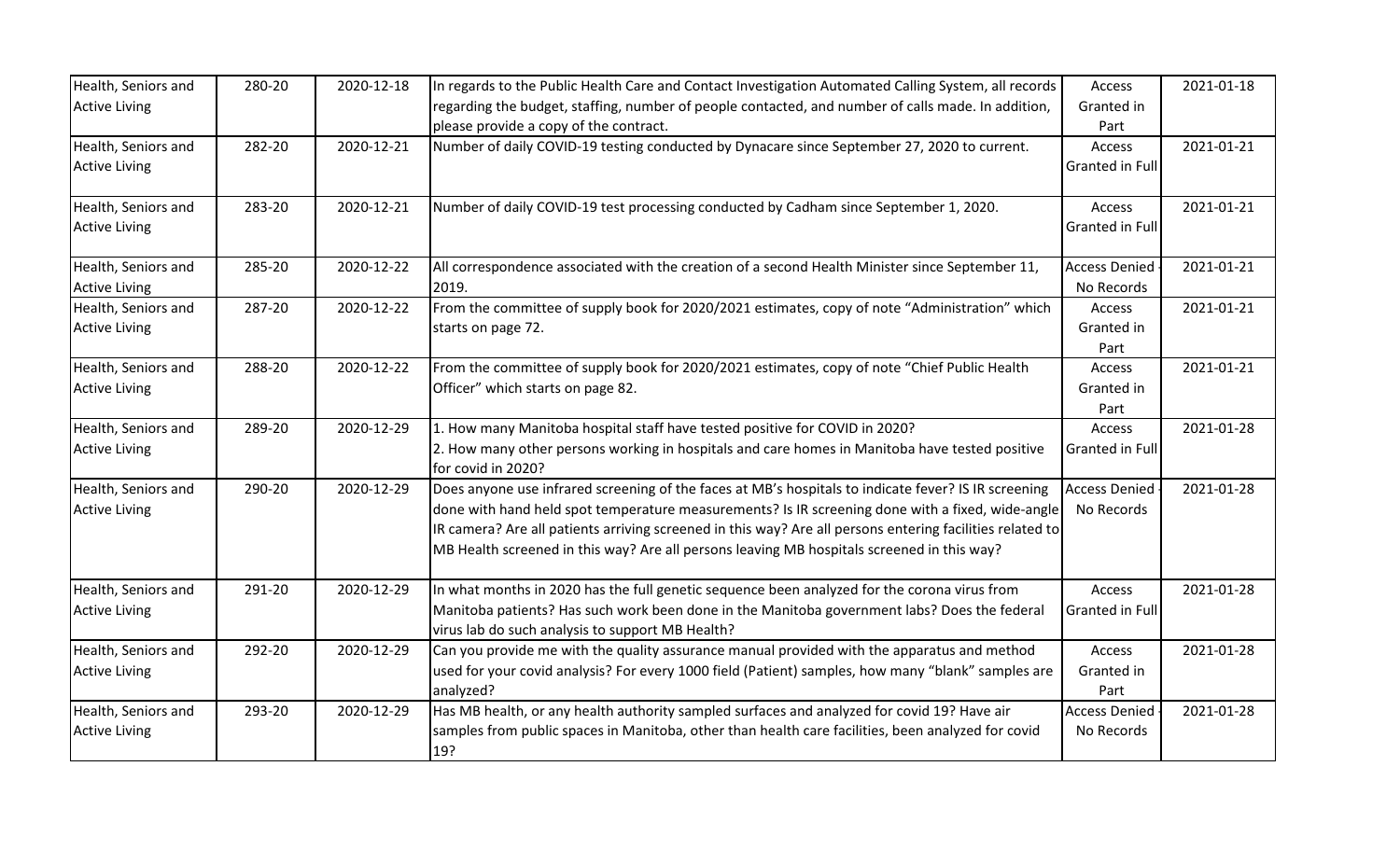| Indigenous and                       | INR 2020-12 | 2020-07-20 | All correspondence regarding funding requests from OneNorth or the Arctic Gateway Group since                                                                                                                                                                                                                                                                                                                                                                                                                                                                                                                                                                                                                                                                                                                                                                                                                                                                                                                                                                                                                                                        | Access                       | 25-Jan-21  |
|--------------------------------------|-------------|------------|------------------------------------------------------------------------------------------------------------------------------------------------------------------------------------------------------------------------------------------------------------------------------------------------------------------------------------------------------------------------------------------------------------------------------------------------------------------------------------------------------------------------------------------------------------------------------------------------------------------------------------------------------------------------------------------------------------------------------------------------------------------------------------------------------------------------------------------------------------------------------------------------------------------------------------------------------------------------------------------------------------------------------------------------------------------------------------------------------------------------------------------------------|------------------------------|------------|
| Northern Relations                   |             |            | January 1, 2020.                                                                                                                                                                                                                                                                                                                                                                                                                                                                                                                                                                                                                                                                                                                                                                                                                                                                                                                                                                                                                                                                                                                                     | Granted in<br>Part           |            |
| Indigenous and<br>Northern Relations | INR 2020-29 | 2020-09-23 | From the March 2020 housebook, under D. Policy and Strategic Initiatives, copy of note number 4.                                                                                                                                                                                                                                                                                                                                                                                                                                                                                                                                                                                                                                                                                                                                                                                                                                                                                                                                                                                                                                                     | Access<br>Granted in<br>Part | 2021-01-13 |
| Indigenous and<br>Northern Relations | INR 2020-30 | 2020-09-24 | From the March 2020 housebook, under D. Policy and Strategic Initiatives, copy of note number 9.                                                                                                                                                                                                                                                                                                                                                                                                                                                                                                                                                                                                                                                                                                                                                                                                                                                                                                                                                                                                                                                     | Access<br>Granted in<br>Part | 2021-01-13 |
| Indigenous and<br>Northern Relations | INR 2020-35 | 2020-11-10 | Requests access to a copy of the committee of supply table of contents for 2020/2021.                                                                                                                                                                                                                                                                                                                                                                                                                                                                                                                                                                                                                                                                                                                                                                                                                                                                                                                                                                                                                                                                | Access<br>Granted in<br>Part | 2020-12-10 |
| Indigenous and<br>Northern Relations | INR 2020-37 | 2020-12-04 | 1. Copies of all drafts of the Lands and Protected Area Agreement between Manitoba, Inuit,<br>Northlands Denesuline First Nation, Sayisi Dene First Nation and Dene Né Né Inc. (DNNI) which<br>provides for the transfer of the Crown (Manitoba) Lands to DNNI and for the establishment of an<br>Inuit/Dene Protected Area for the benefit of Inuit and Sayisi Dene First Nation or Northlands<br>Denesuline First Nation Members, and copies of all letters exchanged between the parties regarding<br>the Lands and Protected Area Agreement.<br>2. Copies of all drafts of the Resource Management Agreement between Manitoba, Inuit,<br>Northlands Denesuline First Nations and Sayisi Dene First Nation related to land and resource<br>management and planning in the Kivahiktuq Settlement Area and copies of all letters exchanged<br>between the parties related to the Resource Management Agreement.<br>3. Copies of all advisory notes to the Assistant Deputy Minister, and/or the Deputy Minister, and/or<br>the Minister of Manitoba Indigenous and Northern Relations relating to the Agreements referred to<br>in #1 and #2 above. | Access<br>Granted in<br>Part | 25-Jan-21  |
| Infrastructure                       | 20-104      | 2020-11-09 | Copy of the committee of supply table of contents for 2020/2021.                                                                                                                                                                                                                                                                                                                                                                                                                                                                                                                                                                                                                                                                                                                                                                                                                                                                                                                                                                                                                                                                                     | Access<br>Granted in Full    | 2021-01-08 |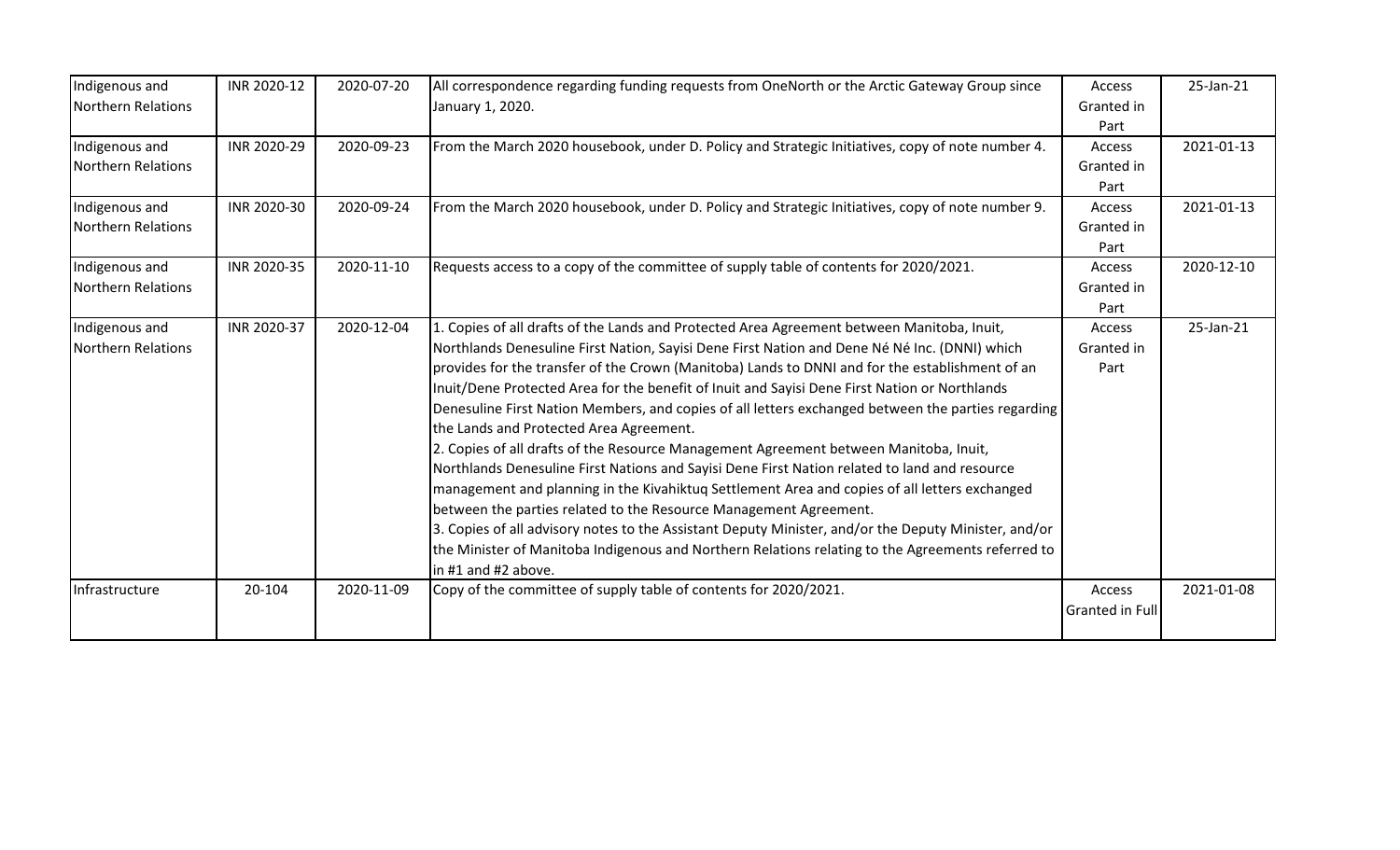| Justice                    | 2020-188   | 2020-12-11 | The original Orders in Council with the names and signatures of the specific individuals who         | Access                 | 2021-01-05      |
|----------------------------|------------|------------|------------------------------------------------------------------------------------------------------|------------------------|-----------------|
|                            |            |            | recommended and approved the appointments to the Manitoba Human Rights Commission:                   | Granted in Full        |                 |
|                            |            |            | Michael Werier attorney - D'Arcy & Deacon, Manitoba Labour Board, Workers Compensation Board,        |                        |                 |
|                            |            |            | MLMRC, labour mediator Kristin Gibson attorney -Aikins LLP, Manitoba Labour Board Tracey Epp         |                        |                 |
|                            |            |            | attorney - Pitblado which Chairs the Winnipeg Employer Council and represents RHAs (southern,        |                        |                 |
|                            |            |            | northern & Prairie Mountain) Karine Pelletier attorney - Manitoba Labour Board, formerly WRHA        |                        |                 |
|                            |            |            | and Thompson Dorfman Sweatman Gary Sarcida attorney - Pullan Kammerloch Frolinger Lawrence           |                        |                 |
|                            |            |            | Pinsky attorney - Taylor McCaffrey (represents healthcare employers in the Winnipeg Health           |                        |                 |
|                            |            |            | Region).                                                                                             |                        |                 |
| Justice                    | 2020-191   | 2020-12-18 | List of staff positions in the Chief Medical Examiner's Office.                                      | Access                 | 2021-01-18      |
|                            |            |            |                                                                                                      | <b>Granted in Full</b> |                 |
| Justice                    | 2020-192   | 2020-12-18 | Dollar amounts returned to government from Legal Aid for the 2019/2020 fiscal year and copy of       | <b>Access Denied</b>   | 2021-01-18      |
|                            |            |            | the continuing services agreement.                                                                   | No Records             |                 |
| Justice                    | 2020-193   | 2020-12-22 | From the committee of supply book for 2020/2021 estimates, copy of note B under "Corporate and       | Access                 | 22-Jan-21       |
|                            |            |            | Strategic Services".                                                                                 | Granted in Full        |                 |
| Justice                    | 2020-194   | 2020-12-22 | From the committee of supply book for 2020/2021 estimates, copy of note C under "Corporate and       | Access                 | 22-Jan-21       |
|                            |            |            | Strategic Services"                                                                                  | Granted in<br>Part     |                 |
| Justice                    | 2020-195   | 2020-12-22 | From the committee of supply book for 2020/2021 estimates, copy of note D under "Corporate and       | Access                 | $22$ -Jan- $21$ |
|                            |            |            | <b>Strategic Services"</b>                                                                           | Granted in Full        |                 |
| Justice                    | 2020-196   | 2020-12-22 | From the committee of supply book for 2020/2021 estimates, copy of note F under "Corporate and       | Access                 | 22-Jan-21       |
|                            |            |            | Strategic Services".                                                                                 | Granted in             |                 |
|                            |            |            |                                                                                                      | Part                   |                 |
| Justice                    | 2020-197   | 2020-12-29 | Please indicate if Bill-238 THE SERVCIE ANIMAL PROTECTOIN ACT is in effect(?). Please indicate who   | <b>Access Denied</b>   | 2021-01-22      |
|                            |            |            | is the gate keeper of this bill. Please give some example of what could constitute toward term       | No Records             |                 |
|                            |            |            | impair and impede within definition of the act where possible. Date Range: December 2019<br>forward. |                        |                 |
| <b>Municipal Relations</b> | MR 2020-90 | 2020-11-30 | Amended Request - Copies of Permit# 17645 and Permit# 18120.                                         | Access                 | 2021-01-28      |
|                            |            |            |                                                                                                      | Granted in Full        |                 |